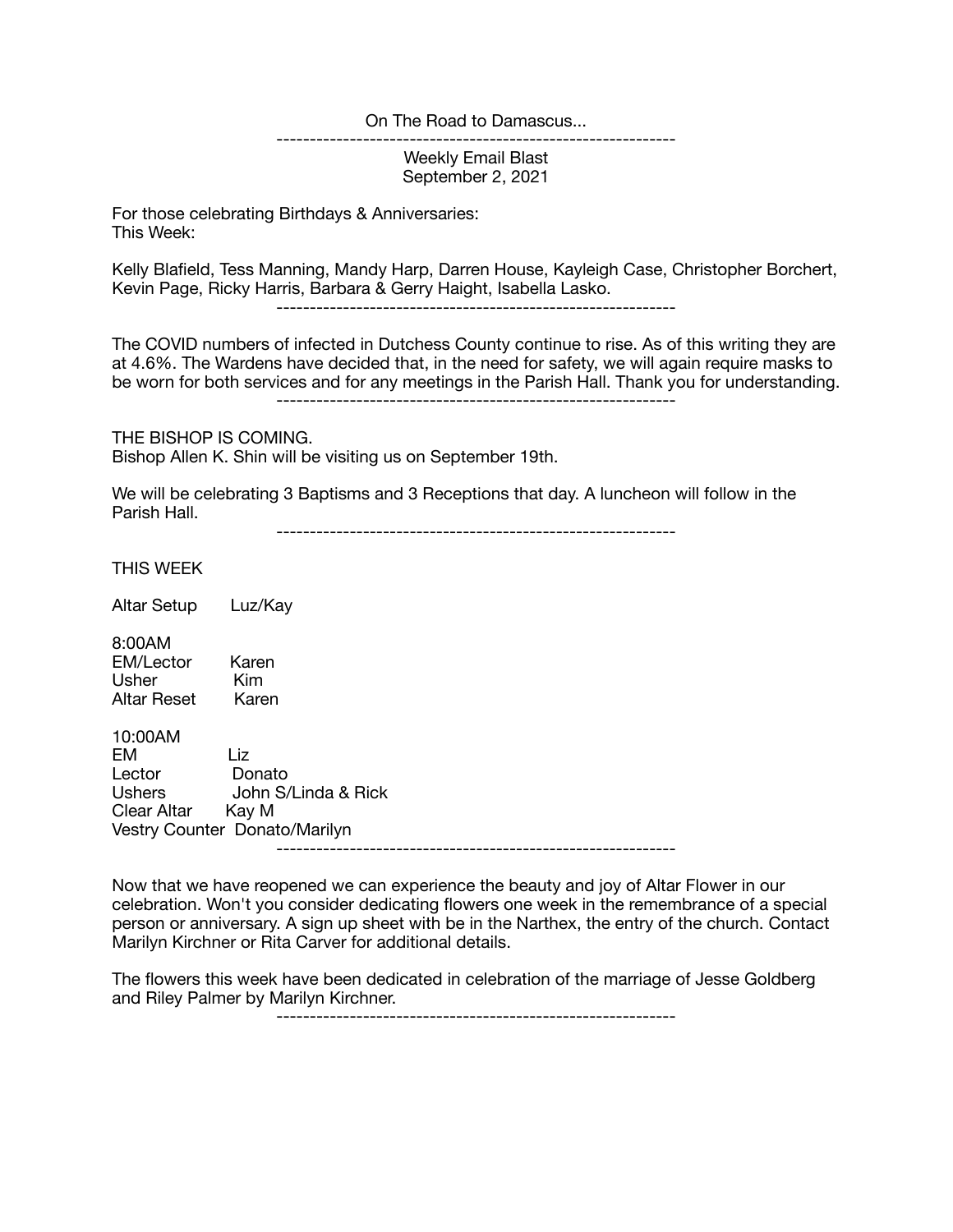## PI FASANT VALLEY DAYS

Pleasant Valley Days Food Trailer Update!

First, thank you to everyone who has donated goods, volunteered for a shift or 3 and for donating money to help offset costs. With each donation it's a little less work so thank you.

We are only a couple weeks out and I'm happy to report all the soda has been donated! We could still use 4 cases of bottled water. If anyone is interested in donating water please contact Nancy A, 845-464-2659.

As for shifts available, we could use a couple early birds for Friday night 9/17 – 6pm to 8pm and clean up 8-10:30.

Saturday night, 9/18 clean up 8pm to 11pm

Sunday, 9/19- 4pm to closing 8pm – this is a biggie! We need to pack up EVERYTHING from food to tables, garbage, etc! Please consider signing up for this critical shift.

Again, THANK YOU to all who have committed already. Your spirit in Christ and your love for St. Paul's inspires me greatly.

Please call me if you have any questions. 845-464-2659

Nancy and Rick ------------------------------------------------------------

SAVE THE DATE!!

September 25th is the date for St Paul's 61st Annual Chicken BBQ. Dinners are only for take out. Last year we sold over 250 dinners. We are in the preparation stages. Getting ready behind the scenes includes getting people signed up to work. If you have already signed up, thank you. There are still spots open. A sign up sheet is in the vestibule at the church. Or just call to let me know what you would like to do.

What is needed? Set up crew for Friday evening Home baked desserts-not refrigerated Donations of charcoal Donations of mayonnaise Workers to wait on customers Workers to fill orders Corn shuckers Corn cookers People to clean up 10lbs of cooked potatoes (we have commitments for 50 of the 60 lbs needed)

Thank you, Pam M (845) 635-9402

------------------------------------------------------------

The Thrift Shop is OPEN FOR BUSINESS! Saturdays from 10 AM to 1 PM. Come one, come all.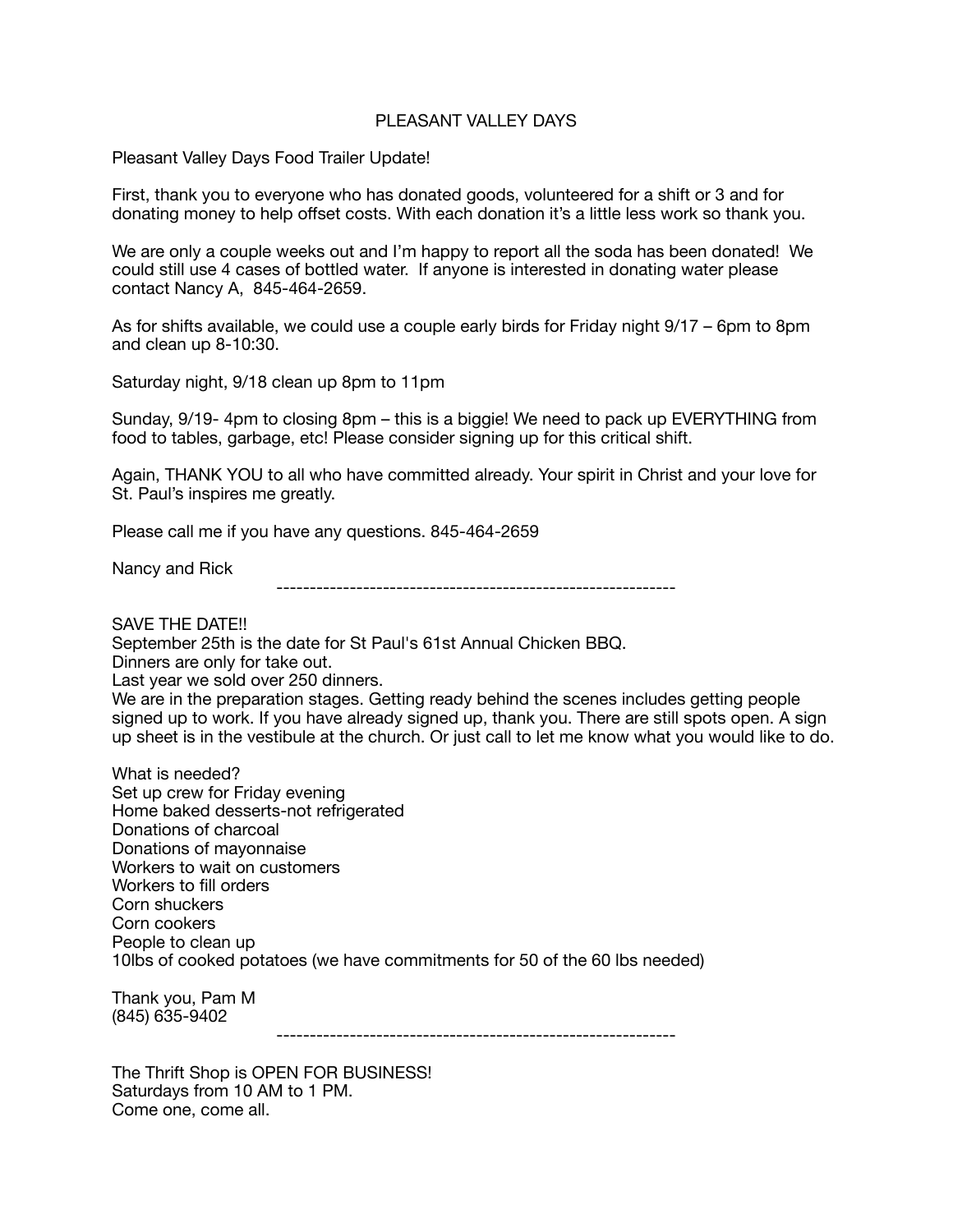| <b>Special Prayer List</b>                                                                                                                                                                                                                                                                                                                                                                                                                                                                                                                                                      |
|---------------------------------------------------------------------------------------------------------------------------------------------------------------------------------------------------------------------------------------------------------------------------------------------------------------------------------------------------------------------------------------------------------------------------------------------------------------------------------------------------------------------------------------------------------------------------------|
| <b>Judy Buechele</b><br>Marty DeWitt<br><b>Rick Harris</b><br>Kathryn Kistinger<br>Rosemary Wright                                                                                                                                                                                                                                                                                                                                                                                                                                                                              |
| Bishop's Corner:<br>If you missed any of this week's inspiring video messages from our Bishops, click on this blue<br>link: Diocese of NY (https://vimeo.com/showcase/ednyhweaster2020) and it will take you to<br>the page with all their wonderful videos.<br>-------------------------------------                                                                                                                                                                                                                                                                           |
| Reminders<br>Adams Gift Cards: Year-Round Fundraising - PLEASE CALL GINNY OR DEBBY TO ARRANGE<br><b>FOR PICKUP.</b><br>If you shop at Adams or give gift cards as gifts, our ministries benefit from this fundraiser.<br>Thank You!                                                                                                                                                                                                                                                                                                                                             |
| Communications<br>If you use Facebook, please like & follow the St. Paul's page (https://www.facebook.com/<br>stpaulspleasantvalley/?ref=bookmarks). Also, please invite people you know who may be<br>interested in the mission and outreach ministries at St. Paul's. ALSO, please "Subscribe" to our<br>YouTube channel and let others know about it. Let's get the WORD out!<br><b>UPDATED Weekly Ministry Schedule</b><br>First Wednesdays -<br>5:00 PM Ecumenical Food Pantry: PV United Methodist Church, Volunteers Welcome! OPEN<br>WITH CURBSIDE SIGN-IN AND DELIVERY |
| All Wednesdays:<br>1:00-2:30 PM Bible Study: Sepe Room, Parish Hall SUSPENDED                                                                                                                                                                                                                                                                                                                                                                                                                                                                                                   |
| Fridays: (every week)<br>6:00 PM: Evening Prayer, Church<br><b>RESUMED</b>                                                                                                                                                                                                                                                                                                                                                                                                                                                                                                      |
| Sundays:<br>8:00 AM Holy Eucharist Rite I, Church RESUMED<br>9:45 AM Sunday School, PH SUSPENDED<br>10:00 AM Holy Eucharist Rite II, Church RESUMED<br>10:00 AM Micro Service via YouTube (https://bit.ly/2WMf1Kh) -NOW LIVESTREAMING ON<br><b>FACEBOOK</b><br>11:30 AM - 12:00 PM Adult Ed: Sepe Room, Parish Hall SUSPENDED                                                                                                                                                                                                                                                   |
| In case of Pastoral Emergency:                                                                                                                                                                                                                                                                                                                                                                                                                                                                                                                                                  |

Please call a warden: Rick Harris 845-867-6516 or Rita Carver 518-622-0104. They will be able to contact the Priest on call for pastoral coverage.